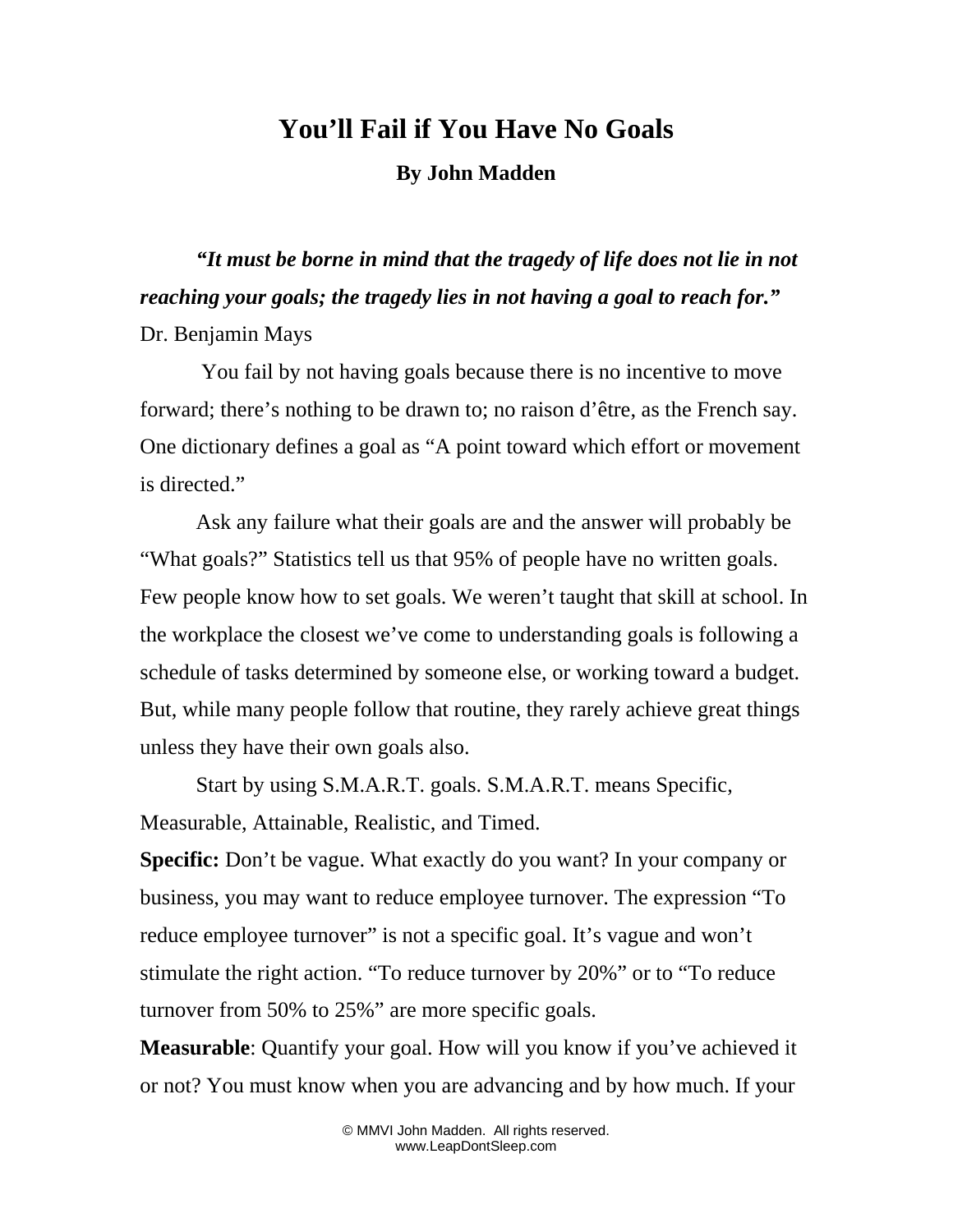turnover has gone down to 42%, you're making progress – and you are able to measure it.

**Attainable and Realistic**: It's dangerous and futile to set "lofty" goals that are so high they are unattainable. Attainable doesn't mean "easy." Your goals should be set so that they are just out of your reach; so that they challenge you to grow as you reach forward to achieve them. If you're unsure about what is attainable and realistic, ask a colleague or friend – one who is optimistic! If you're earning \$50,000 a year, it might be unrealistic to have a goal of making \$200,000 the next year. Most likely it will take a few more years and a real breakthrough in entrepreneurial performance.

**Timed**: Every goal should have a timeframe attached to it. If there's no set time when the goal should be accomplished, there will be little motivation to proceed. You will procrastinate, lose focus, and get buried in wishful thinking; in short, nothing will happen - it will be a goal that has no meaning and no incentive for you to move forward.

I used to say, "One day I'll finish writing my book." After Nine Eleven, when much of my business was cancelled for the period following the tragedy, I knew this was the time to get back to my book – no more excuses. Over a period of three years previously, I had written no more than 5,000 words, less than a fifth of what I needed to complete the book – and of course I had all the usual excuses.

When I resumed work on the book, I set my goal as nine months to have the finished book in my hands, by July  $1<sup>st</sup>$  of 2002. The books were printed and delivered just before Independence Day in 2,002. There were many events during that period that provided good excuses for me not to press on with my writing; in particular the challenges involved in doing all the things you have to do to self-publish: finding good editors, a good and

> © MMVI John Madden. All rights reserved. www.LeapDontSleep.com